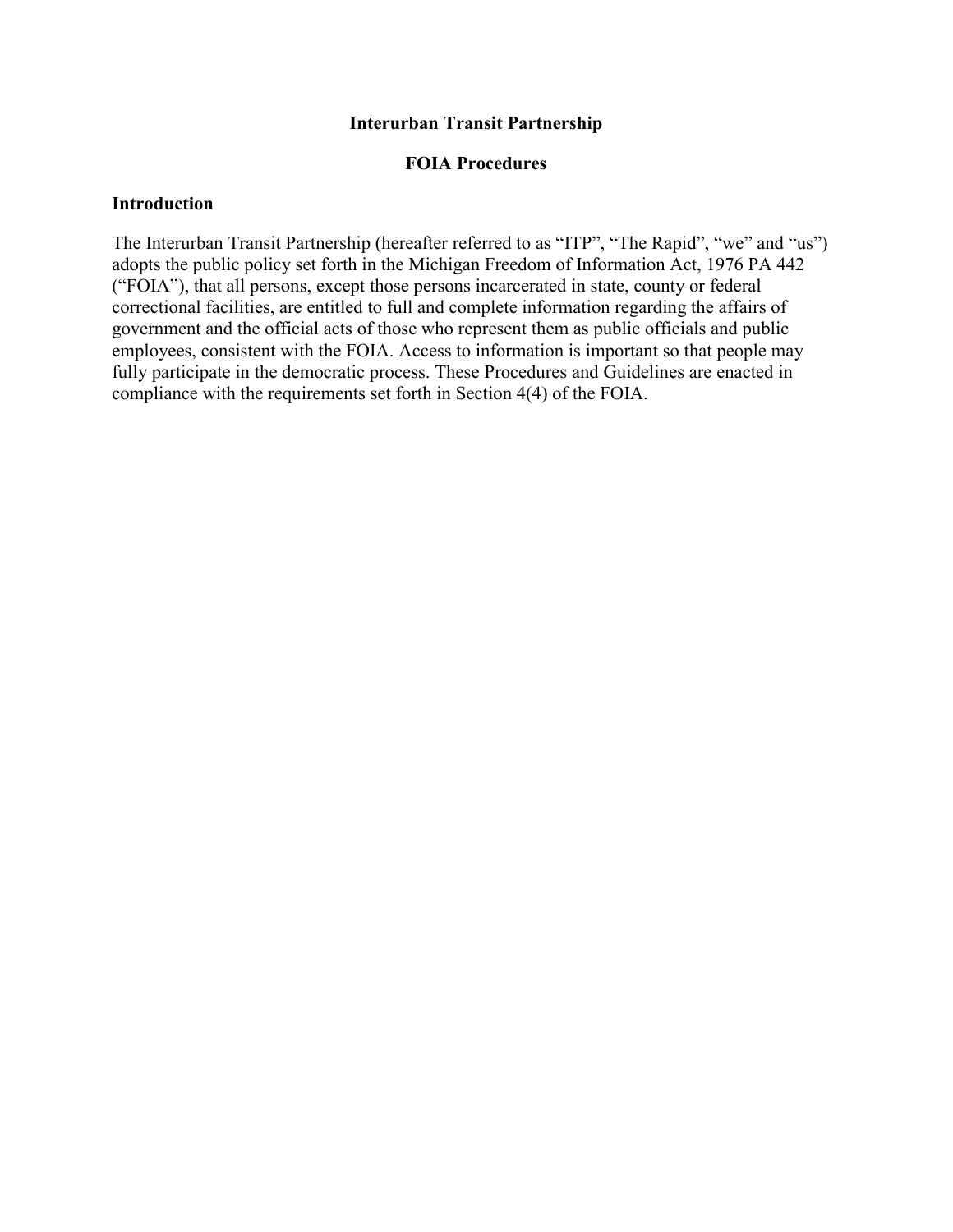#### **ITP: Summary of FOIA Procedures**

This is a summary of procedures for the general public on how to make a FOIA request to ITP. This summary also explains how to understand ITP's responses to FOIA requests, ITP's deposit requirements, as well as ITP's fee calculations, and your appeal rights.

Since the summary must include an easily understood description of procedures, the ITP Board believes, that it is unnecessary for the procedures to repeat what is otherwise stated in the FOIA and the attachments. We will post these procedures on our website [\(www.ridetherapid.org\)](http://www.ridetherapid.org/). This summary also include the contents of our summary and fee itemization form.

## **Who at ITP Handles FOIA requests?**

The Communications Manager is designated as the FOIA Officer. ITP's Chief Executive Officer may designate other individuals to fulfill the duties of the FOIA Officer position from time to time.

All ITP employees must forward FOIA requests to the FOIA Officer, and must endeavor to assist, guide, and cooperate with the FOIA Officer. If any ITP employee receives a FOIA request, that employee must direct it to the FOIA Officer upon receipt.

## **How Do You Make a Written FOIA Request?**

A FOIA request must be made in writing and directed to the attention of our FOIA Officer at **[FOIAcoordinator@ridetherapid.org](mailto:FOIAcoordinator@ridetherapid.org)** or **FOIA Officer, ITP, 300 Ellsworth Avenue SW, Grand Rapids, Michigan 49503-4005**.

#### **How Detailed Must a Request Be?**

A FOIA request for records must be specific enough for us to identify which records you want. We may deny your request if it does not sufficiently describe the records you are seeking or requires us to create a new public record or to make a compilation, summary, or report of information.

A request from a person (other than a person qualified as indigent) must also include the requesting person's complete name, address and contact information. If the request is made by a person other than an individual, then the request must contain the complete name, address, and contact information of the person's agent who is an individual.

An address must be written in compliance with the United States Postal Service's addressing standards and must include a valid telephone number of email address.

#### **Must Your Written Request Specifically Mention FOIA?**

No, but we encourage you to mention "FOIA" in the title, subject line, or first sentence of your request. And the law relieves us from some duties if your request does not: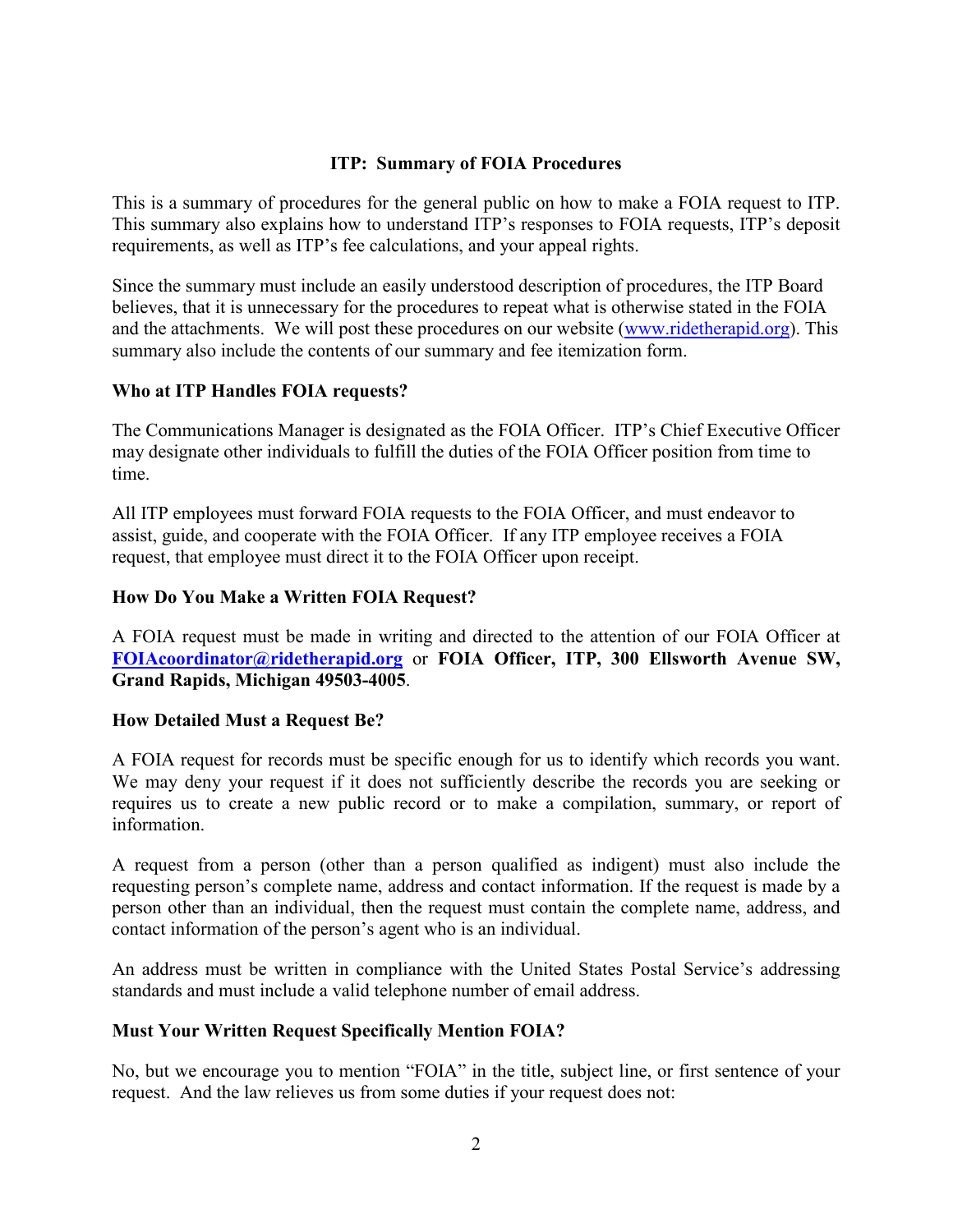- Convey a request for information within the first 250 words of the body of a letter, facsimile, e-mail or e-mail attachment; or
- Specifically include on the front of your envelope, or in the subject line of your letter, email, or facsimile cover page, either the appropriate legal code reference for the FOIA statute, or the words, characters, or abbreviations for any of the following (or a recognizable misspelling): "freedom of information", "information", "FOIA", or "copy".

Here are the two consequences if your request does not do either of the above:

- We are excused from FOIA's rule that we reduce our fees for every day that we are late responding to a request. Otherwise, we must reduce our fees by 5% for each day we are late, with a maximum reduction of 50% of our fee.
- Our failure to respond within FOIA's deadline will not be treated as a denial of your request. So you would not be able to appeal at that time.

## **How Quickly Must We Respond?**

Within five business days (not calendar days) after receiving your request, our FOIA Officer will respond by:

- Granting your request and providing the requested records;
- Granting your request and providing a best-effort estimate by which the documents will be delivered;
- Denying your request;
- Granting your request in part by providing the requested documents or providing a besteffort estimate by which the documents will be delivered and denying your request in part; or
- Issuing a notice extending, for up to ten business days (not calendar days), the period during which we will respond to your request.

If we send a notice extending our time to respond, it must specify the reasons for the extension and the date by which we will respond.

#### **When Does Our Time Period for Responding Begin?**

The time period begins when our FOIA Officer receives the request. A request made by facsimile, electronic mail (e-mail), or other electronic transmission is not treated as received until one business day after the electronic transmission is made. However, if the e-mail request is delivered to our "spam" or "junk-mail" folder, the request is not treated as received until one day after we first become aware of the written request.

#### **Must We Respond to a Verbal FOIA Request?**

No, however, if you make a verbal request to one of our employees for information available on our web site, that employee must, where practicable and to the best of that employee's knowledge, tell you the web site address.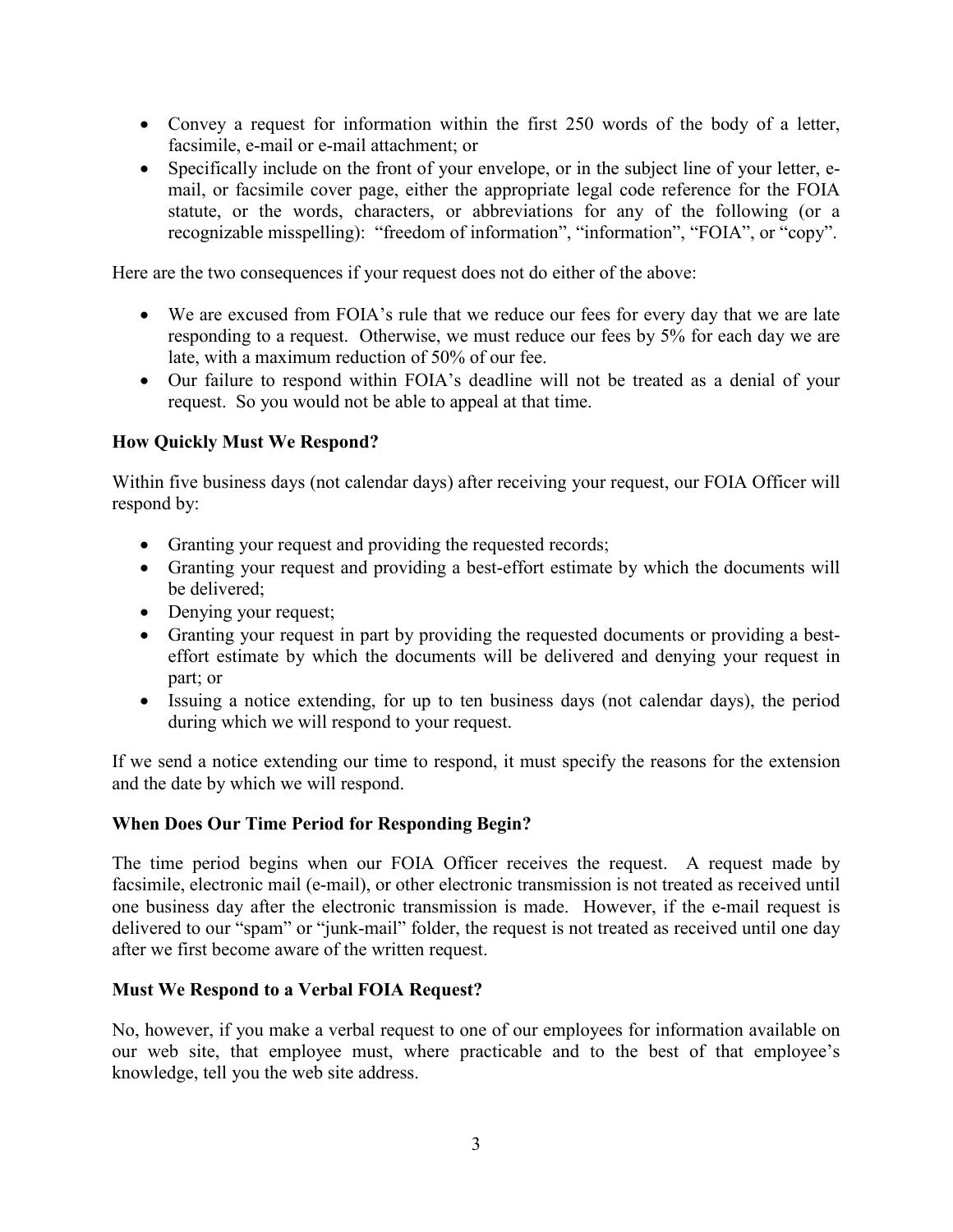## **Must We Respond if the Requested Records are Available on our Web Site?**

Requested information being available on our web site does not excuse us from responding to your request. If the requested information is available on our web site, we will tell you that in our response and will include a specific webpage address, if practical.

#### **Are We Required to Create Records?**

The FOIA does not require ITP to make a compilation, summary, or report of information. Further, ITP is not required to create a new public record in order to respond to a request.

#### **What Fee May We Charge for Responding to a FOIA Request?**

We may charge a fee for providing copies of requested documents and/or for copying necessary for a requested inspection of documents. The fee is limited to actual costs that are within one of the six categories itemized on our fee itemization form. We may require you to pay the fee in full before delivering the requested records to you.

We will generally not charge for requests if the total allowable fee would be less than \$20. We also will not charge a fee if all of your requested records are exempt from disclosure.

For any material already available on our web site, we will not charge a fee, but will direct you to the location of the requested documents. If your request encompasses documents on our web site and those not available on-line, we will itemize charges separately for requested records that are available on our web site from those that are not. If you still want paper or electronic copies of records available on our web site, we must provide those copies but we may charge a fringe benefit multiplier on our labor costs that is greater than the 50% limitation that the law otherwise imposes, and we may charge fees for paper copies provided.

## **Is Anyone Exempt from Having to Pay Those Fees?**

Yes, in part. We may not charge a fee if you submit an affidavit stating that you are indigent and are receiving specific public assistance or, if not receiving public assistance, you state facts showing your inability to pay a cost because of indigency. This exemption applies only to the first \$20, however, of a fee.

You are not eligible for this exemption, however, if either of the following apply:

- You have already received discounted copies twice during the same calendar year, or
- You request the information in conjunction with outside parties who are offering or providing payment or other value to you for making the request. We may require that your affidavit states that the request is not being made in this way.
- If we believe you are not eligible for a requested discount, we must inform you of the specific reason for our conclusion.

This exemption applies also to a nonprofit organization designated by the State of Michigan to carry out activities under Subtitle C of the state's developmental disabilities, assistance and bill of rights act and the protection and advocacy for individuals with mental illness act.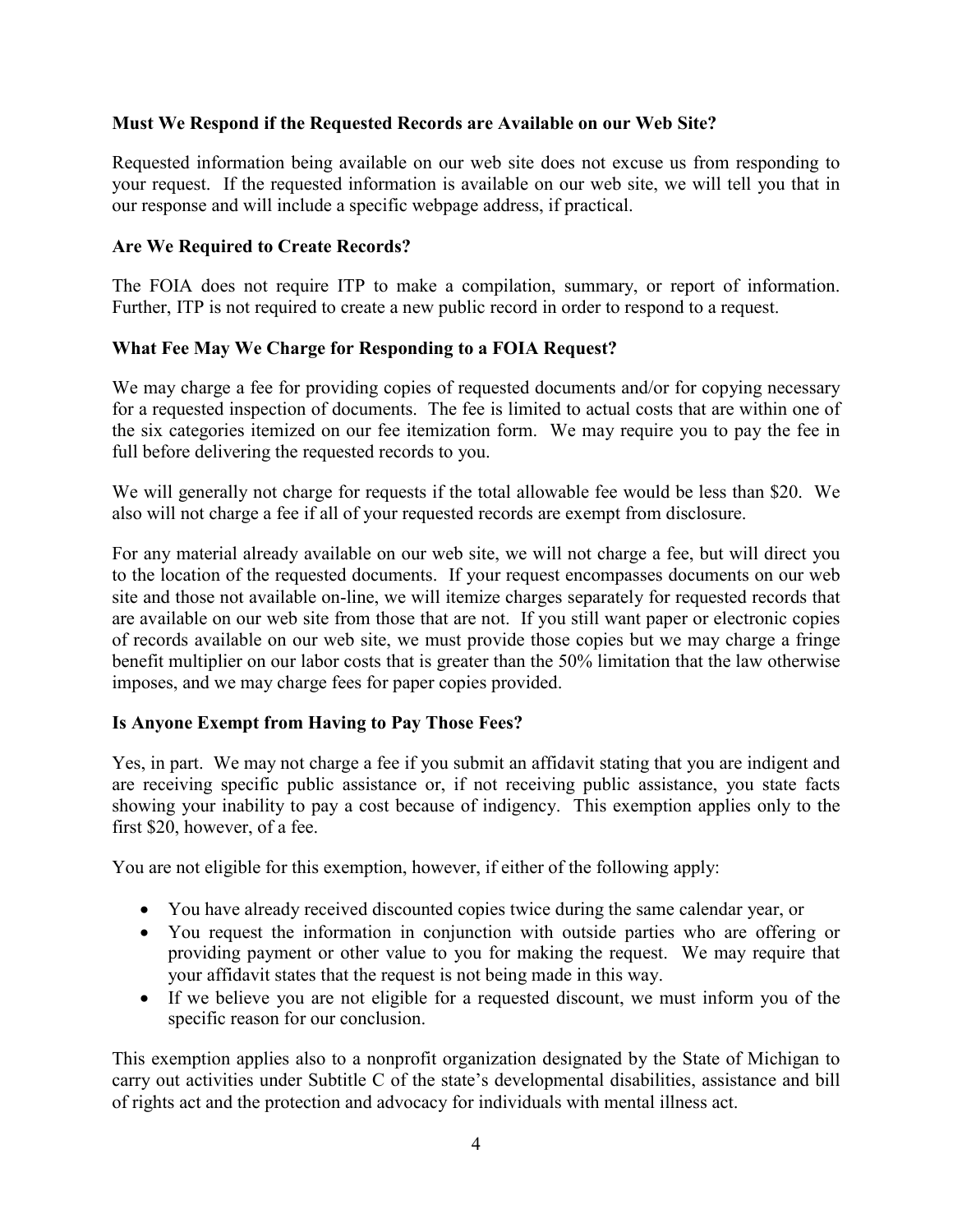But the discount for such a nonprofit organization applies only if the request is (a) made directly on behalf of that organization or its clients, (b) made for a reason wholly consistent with the organization's mission, and (c) is accompanied by documentation, if so requested by ITP, of the organization's designation by the State.

## **When May We Require a Deposit Before Responding to your FOIA Request?**

We may require a deposit from you before providing the requested records and if so, will send you a deposit notice. A deposit may be required if (a) we estimate in good faith that the fee will be more than \$50, (b) the deposit is not more than 1/2 of our total estimated fee, and (c) we include in our deposit notice to you a detailed itemization of our estimated fee and our good faith best-efforts estimate of how long it will take us to comply with your request. That time frame estimate does not bind us, but it does not extend our response deadline.

We may request a deposit of up to 100%, however, if you have not paid in full the amount charged for any previous FOIA request from you. This increased deposit applies only if all of the following conditions are met:

- The final fee for the previous request was not more than 105% of our estimated fee for that request.
- The records we made available contained the information you requested in the previous request and are still in our possession.
- We made the records available to you, subject to payment, within the time frame estimated to you under that request.
- At least 90 days have passed since we notified you that your records were available for pick-up or mailing.
- You are unable to show us proof that you paid that final fee.
- We gave you a detailed itemization that is the basis for the current written request's increased estimated fee deposit.

We may not charge the increased deposit to you if you pay in full for the prior request or at least 365 days have passed since you made the written request that remains unpaid.

## **Will a Request be Deemed Abandoned if the Deposit is Not Paid?**

If a deposit, or increased deposit as identified above is not received by ITP within 45 days from receipt by the requester of a deposit notice from us, and the requester has not filed an appeal of the deposit amount, the request shall be considered abandoned by the requester and ITP is no longer required to fulfill the request.

Our deposit notice is considered to be received 3 days after it was sent, no matter how we sent it. Our deposit notice will include the date by which the deposit must be received, which is 48 days after the deposit notice is sent.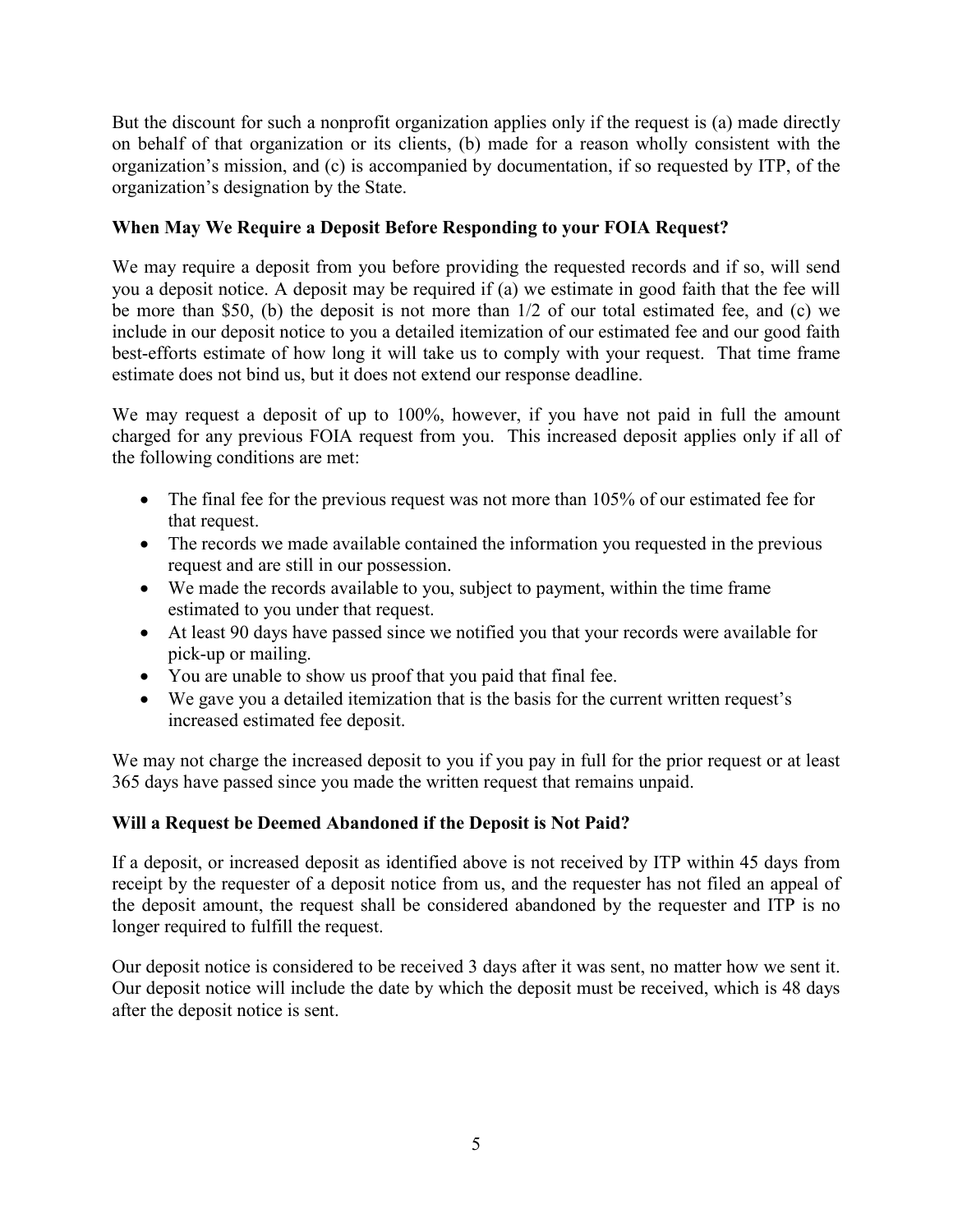## **Must We Respond to a Person Who Still Has Not Paid the Fees Charged for a Previous FOIA Request?**

Yes, but we may require a larger deposit. See the answer to the previous question.

## **Are Any Records Exempt from Disclosure?**

 Yes; FOIA allows for a number of exemptions to disclosure. Commonly-known exceptions certain interoffice communications. If your request asks for both exempt and non-exempt include personal information of employees or other individuals contained in our records, and records, our response will describe the redacted (cut-out or blacked-out) material in a general way, unless the description would reveal the exempt information. If your request asks for records that are exempt from disclosure we will provide you with an explanation of the basis of that exemption.

If you request records that are exempt from disclosure, you must still pay fees we charge for the work undertaken to process your request. We may decide to waive those charges.

## **How Will We Deliver Requested Copies?**

 confirmation. Allowable charges for postage may be assessed. Unless you request another method, we will mail copies by U.S. first-class certified mail. If the copies exceed first-class weight limits, we will ship them via U.S. Parcel Post with delivery

You may request electronic copies of documents be emailed to you, however, we may assess fees for preparing documents to be sent electronically if they are not available in that format, or require separation of exempt from nonexempt information.

## **May You Choose to Inspect Records Instead of Requesting Copies?**

 Yes. We may still charge a fee for responding to your request, including labor costs necessary for searching for the requested records and separating exempt from nonexempt information. We will not redact (cut-out or black-out) original documents for inspection. So if exempt information is included in the requested records, we may charge for making copies that can be redacted to protect exempt information from disclosure.

We may also impose reasonable inspection rules to (a) protect our records and other property from loss, unauthorized alteration, mutilation, and destruction, and (b) prevent interference with our public transportation business. This may include, for example, keeping one of our employees present while you inspect records and videotaping your inspection.

#### **What Appeal Rights Does a Person Have?**

 You have rights to appeal the amount of the fee we charge and a denial of your request for records. Both kinds of appeals require you to send a written appeal addressed to our Board Chair, care of **[kheald@ridetherapid.org](mailto:kheald@ridetherapid.org)** or **Board Chair, ITP, 300 Ellsworth Avenue SW, Grand Rapids, Michigan 49503-4005**. The appeal must be titled "FOIA Appeal". Fee appeals must identify how our fee exceeds what the law allows. Other appeals must give the reasons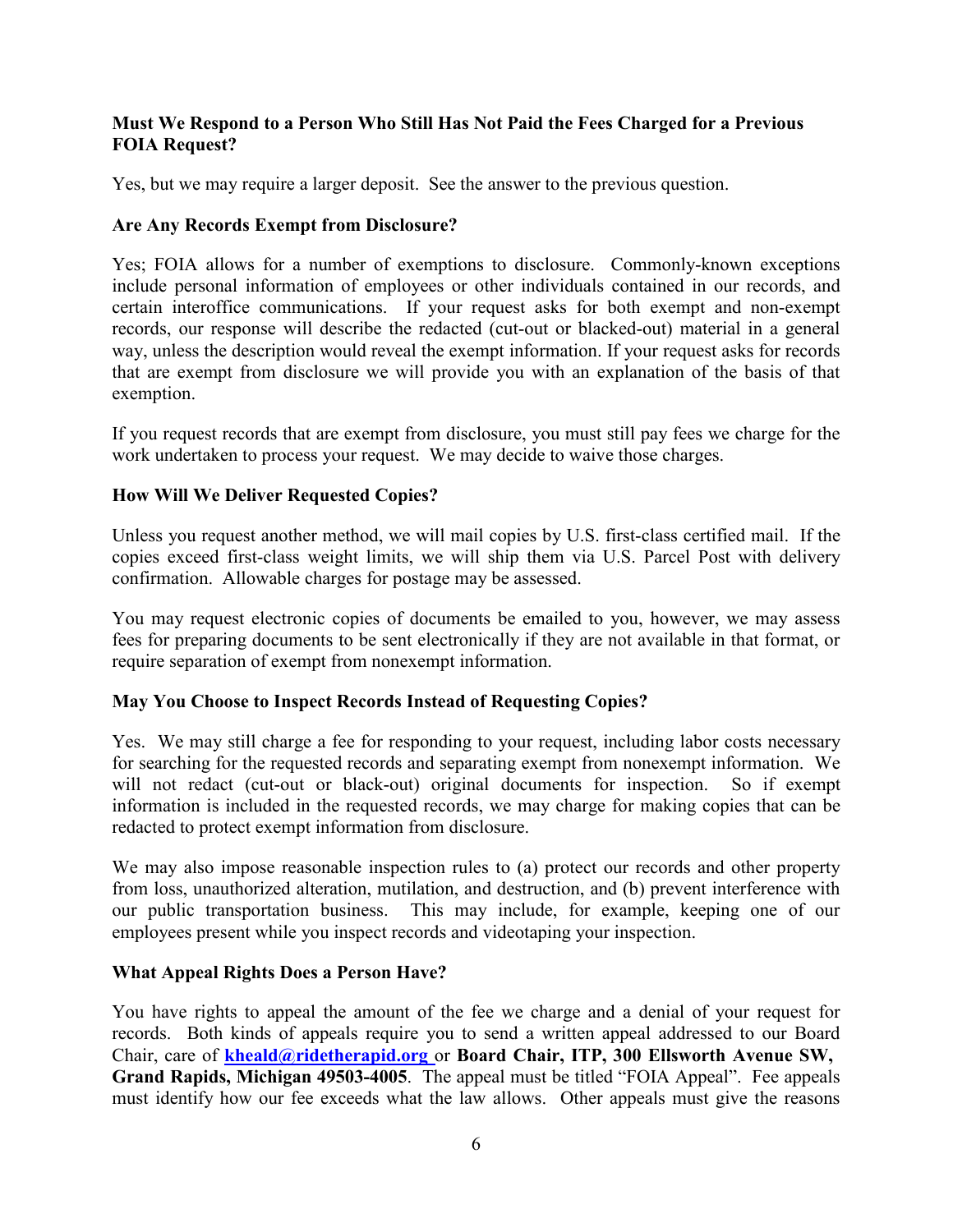why denial of the request should be reversed. You may also appeal directly to the Circuit Court. In some cases the court may order us to pay damages, attorney fees, fines, and penalties.

Within 10 business days (not calendar days) after receiving a fee appeal, our board must:

- Waive the fee:
- Reduce the fee and give you a written determination of the specific basis under FOIA for supporting the remaining fee, including certifications required by FOIA;
- Uphold the fee and give you a written determination of the specific basis under FOIA for supporting the required fee, including certifications required by FOIA; or
- Issue a notice extending for no more than 10 business days (not calendar days) the time period for responding to your appeal. This notice must include a detailed reason why the extension is necessary.

Within 10 business days (not calendar days) after receiving a written appeal on grounds other than fees, our board must:

- Uphold the denial;
- Reverse the denial;
- Reverse the denial in part and uphold the denial in part; or
- Under unusual circumstances, extend the appeal deadline for an additional 10 business days.

For measuring the 10-day period for action on appeals, an appeal is deemed "received" on the day of the board's first regularly scheduled meeting following the submission of the appeal. Our board may not issue more than one notice of extension for an appeal. We will notify you promptly of our board's decision on your appeal.

# **What Else Should You Know?**

- We will keep a copy of each FOIA request for no less than one year from the date we receive it.
- We reserve the right to vary from these procedures on a case-by-case basis.
- We reserve the right to change these procedures as we deem appropriate or to conform to subsequent court rulings clarifying our responsibilities under Michigan's FOIA law.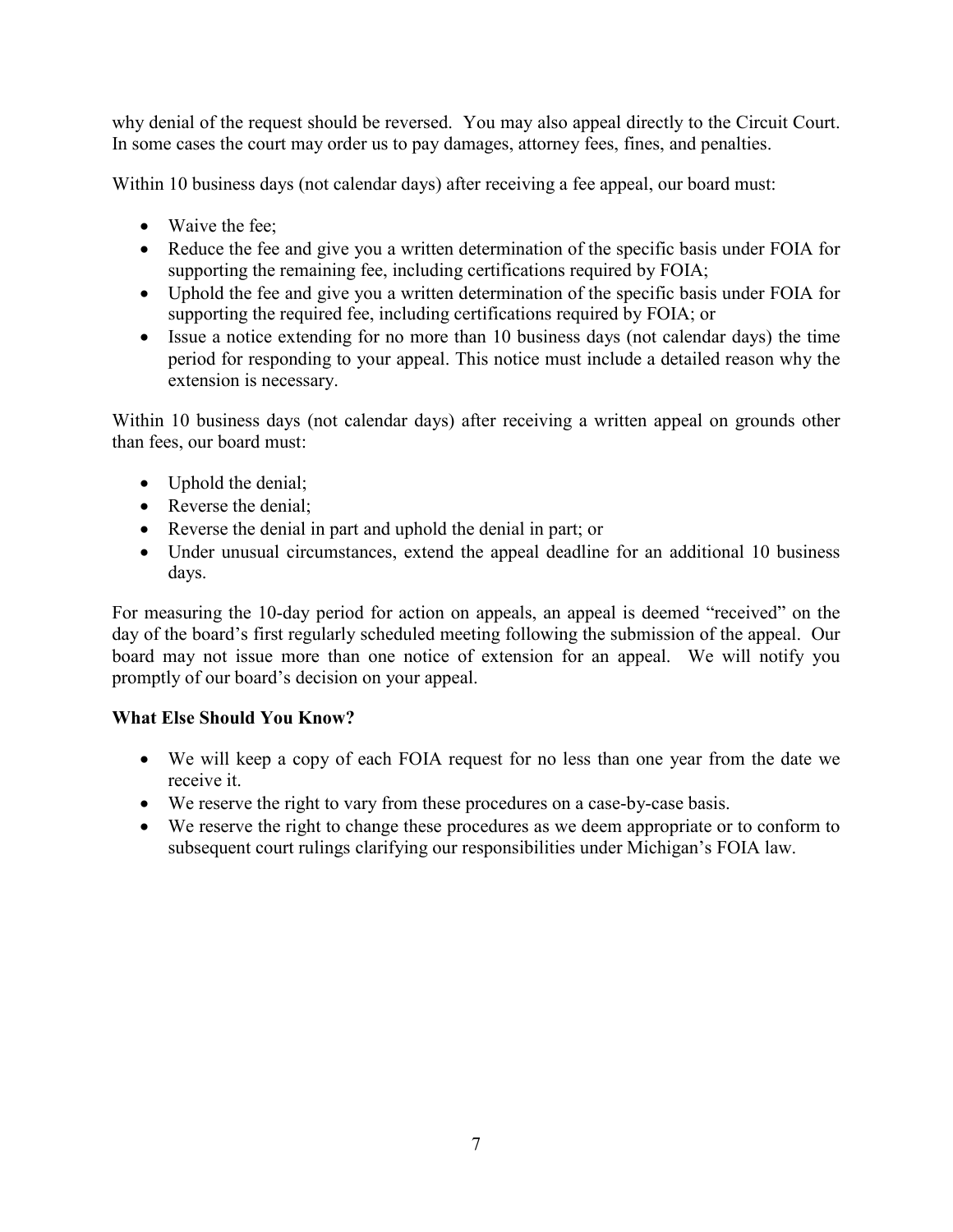# **ITP/The Rapid FOIA Fee Itemization**

| I. | LABOR COSTS: SEARCHING FOR, LOCATING, AND EXAMINING RECORDS |                                     |                                                                                             |              |                |               |
|----|-------------------------------------------------------------|-------------------------------------|---------------------------------------------------------------------------------------------|--------------|----------------|---------------|
|    | А.                                                          | Hourly wage                         |                                                                                             |              | $\mathbb{S}^-$ | /hour         |
|    | <b>B.</b>                                                   | Total hours (not counting overtime; | to the nearest quarter hour; rounding down)                                                 |              |                |               |
|    | C.                                                          | Multiply hours by rate              |                                                                                             |              | $\mathbb{S}$   |               |
|    | D.                                                          | Fringe benefit percentage           |                                                                                             |              | $\frac{0}{0}$  |               |
|    | Ε.                                                          | hours times wage rate)              | Fringe benefit amount (percentage times                                                     |              | $\mathbb{S}$   |               |
|    | F.                                                          | Overtime (if requester specified)   |                                                                                             |              |                |               |
|    |                                                             | 1.<br>Overtime rate                 |                                                                                             |              | $\mathbb{S}^-$ |               |
|    | G.                                                          | rounded down)                       | Overtime hours (to nearest quarter hour,                                                    |              |                |               |
|    | Η.                                                          | Total for #1                        |                                                                                             |              |                |               |
| Π. |                                                             | <b>LABOR COSTS:</b>                 | SEPARATING AND DELETING OF EXEMPT FROM NONEXEMPT<br>INFORMATION, INCLUDING NECESSARY REVIEW |              |                |               |
|    | А.                                                          | Hourly wage                         |                                                                                             | $\mathbb{S}$ |                | /hour         |
|    | <b>B.</b>                                                   |                                     | Total hours (not counting overtime; to the<br>nearest quarter hour; rounding down)          |              |                |               |
|    | C.                                                          | Multiply hours by rate              |                                                                                             | \$           |                |               |
|    | D.                                                          | Fringe benefit percentage           |                                                                                             |              |                | $\frac{0}{0}$ |
|    | Ε.                                                          | hours times wage rate)              | Fringe benefit amount (percentage times                                                     | \$           |                |               |
|    | F.                                                          | Overtime (if requester specified)   |                                                                                             |              |                |               |
|    |                                                             | Overtime rate<br>1.                 |                                                                                             | $\mathbb{S}$ |                |               |
|    |                                                             |                                     |                                                                                             |              |                |               |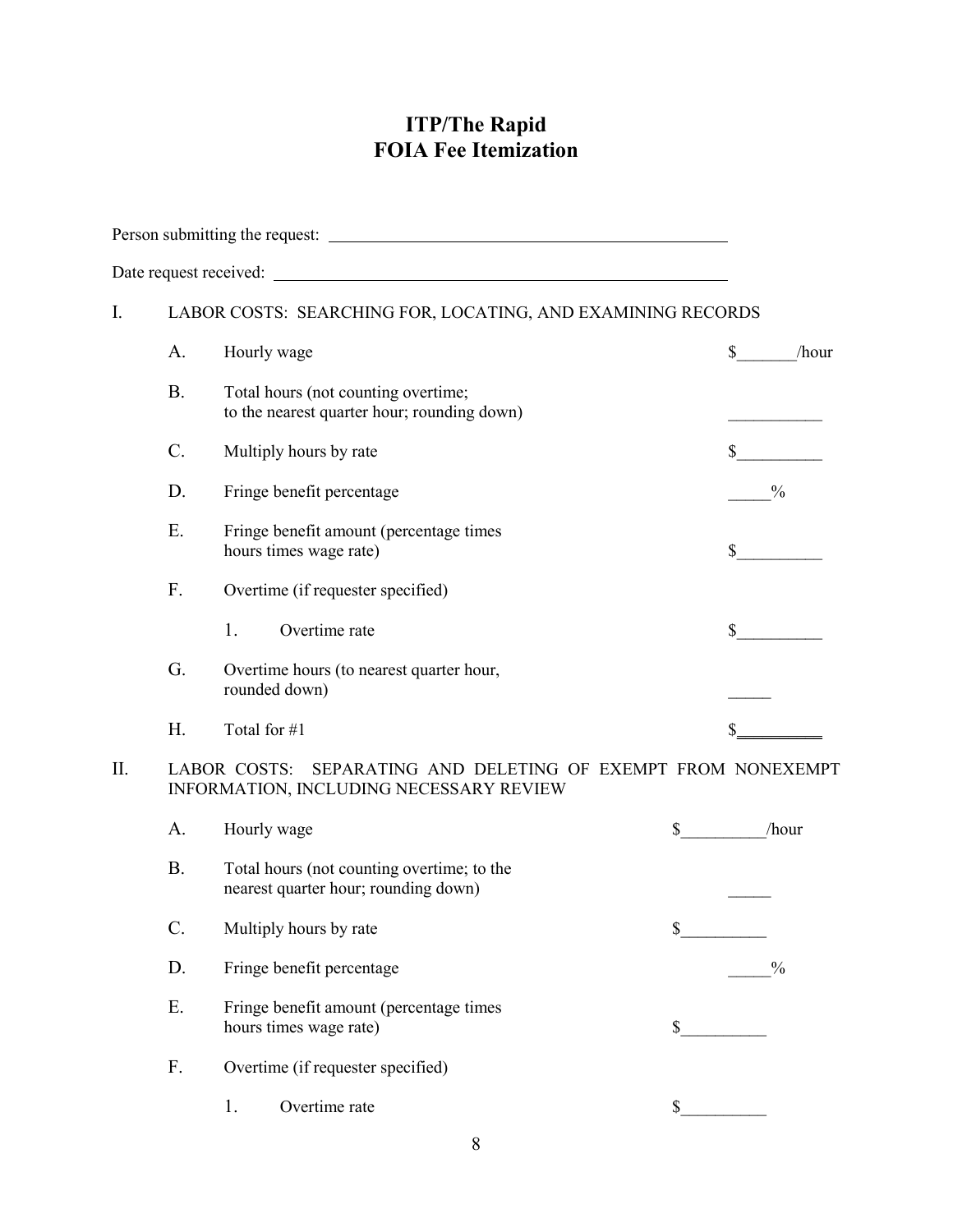- 2. Overtime hours (to nearest quarter hour; rounded down)
- G. Contracted labor (only if no ITP employee capable of separating and deleting exempt from nonexempt information in the particular instance); requires FOIA officer decision on case-by-case basis).
	- 1. Firm or person name:
	- 2. Hourly rate (if more than six times the state minimum wage, insert six times the state minimum wage):  $\qquad \qquad$  \$

 $\frac{1}{2}$ 

3. Hours (increments of 15 minutes or more, partial increments rounded down):

|   |                 | Total:                                                                                                                          |  |
|---|-----------------|---------------------------------------------------------------------------------------------------------------------------------|--|
|   | 5.              | Deduction for redaction labor costs if ITP has previously redacted the record and<br>still has that redacted version available: |  |
|   | 6.              | Net total:                                                                                                                      |  |
| H | Total for $\#2$ |                                                                                                                                 |  |

III. COST OF NON-PAPER COPIES SUCH AS COMPUTER DISCS, COMPUTER TAPES, OR OTHER DIGITAL OR SIMILAR MEDIA (NOT APPLICABLE IF ITP DOES NOT HAVE THE NECESSARY TECHNOLOGICAL CAPABILITY)

|     | А. | Cost per disc, tape, etc.                                                                      |  |
|-----|----|------------------------------------------------------------------------------------------------|--|
|     | В. | Number of disks, tapes, etc.                                                                   |  |
|     |    | Total for 3                                                                                    |  |
| IV. |    | COST OF PAPER COPIES (INCLUDING DUPLICATION OR PUBLICATION, BUT NOT<br><b>INCLUDING LABOR)</b> |  |

|    | A. | Cost per sheet (not more than $10¢$ ; if sheets<br>are provided on other than $8.5 \times 11$ or $8.5 \times 14$ ,<br>insert actual cost without $10¢$ per sheet maximum) |       |
|----|----|---------------------------------------------------------------------------------------------------------------------------------------------------------------------------|-------|
|    | В. | Number of sheets                                                                                                                                                          |       |
|    |    | Total for 4                                                                                                                                                               |       |
| V. |    | LABOR COSTS FOR PROVIDING COPIES UNDER 3 AND 4                                                                                                                            |       |
|    |    | Hourly wage                                                                                                                                                               | /hour |